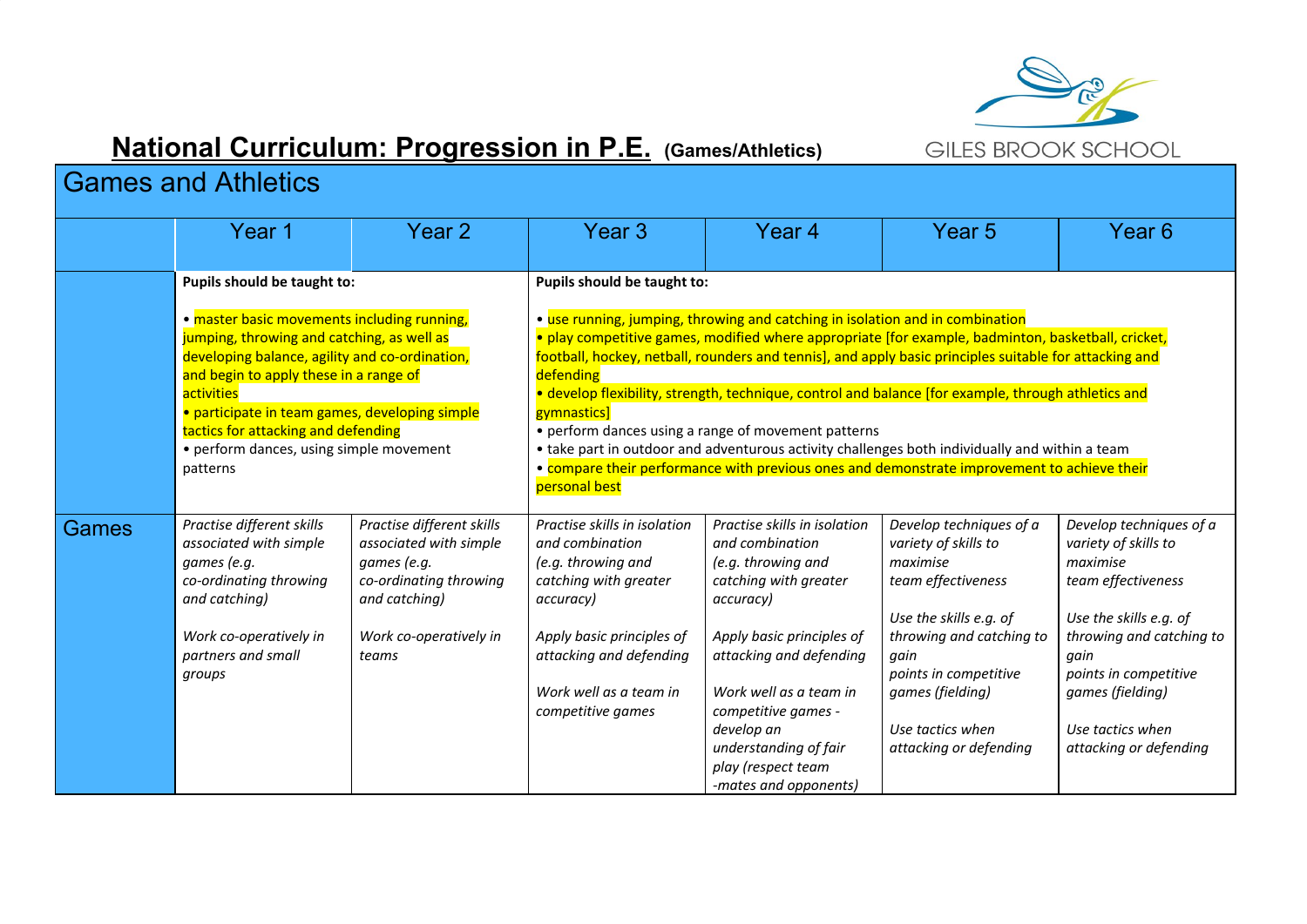|                             |                                                                                                              |                                                                                                                                                                                |                                                                                                                                                                                                                                                |                                                                                                                                                                                                                                                   | Apply rules of fair play to<br>competitive games                                                                                                                                                                                                         | Apply rules of fair play to<br>competitive games                                                                                                                                                                                                                                                                      |
|-----------------------------|--------------------------------------------------------------------------------------------------------------|--------------------------------------------------------------------------------------------------------------------------------------------------------------------------------|------------------------------------------------------------------------------------------------------------------------------------------------------------------------------------------------------------------------------------------------|---------------------------------------------------------------------------------------------------------------------------------------------------------------------------------------------------------------------------------------------------|----------------------------------------------------------------------------------------------------------------------------------------------------------------------------------------------------------------------------------------------------------|-----------------------------------------------------------------------------------------------------------------------------------------------------------------------------------------------------------------------------------------------------------------------------------------------------------------------|
| <b>Athletics</b><br>Running | Run for 1 minute<br>Describe different ways<br>of running<br>Demonstrate differences<br>in speeds of running | Run for at least 1 minute<br>Show differences in<br>running at speed and<br>jogging<br>Use different techniques<br>to meet challenges<br>Describe different ways<br>of running | Run smoothly at different<br>speeds<br>Choose different styles of<br>running of different<br><b>Distances</b><br>Watch and describe<br>specific aspects of<br>running (e.g.<br>what arms and legs are<br>doing)<br><b>Recognise and record</b> | Run smoothly at different<br>speeds<br>Choose different styles of<br>running of different<br><b>Distances</b><br>Pace and sustain their<br>effort over longer<br>distances<br>Recognise and record<br>how the body works in<br>different types of | Sustain pace over longer<br>$distance - 2 minutes$<br>Perform relay<br>change-overs<br>Identify the main<br>strengths of a<br>performance of self<br>and others<br>Identify parts of the<br>performance that need<br>to be improved                      | Sustain pace over longer<br>$distance - 2 minutes plus$<br>Perform relay<br>change-overs<br>Identify the main<br>strengths of a<br>performance of self<br>and others<br>Identify parts of the<br>performance that need<br>to be improved                                                                              |
|                             |                                                                                                              |                                                                                                                                                                                | how the body works in<br>different types of<br>challenges over different<br>distances<br>Carry out stretching and<br>warm-up safely                                                                                                            | challenges over different<br>distances<br>Carry out stretching and<br>warm-up safely<br>Set realistic targets of<br>times to achieve over a<br>short and longer distance<br>(with guidance)                                                       | Perform a range of<br>warm-up exercises<br>specific to<br>running for short and<br>longer distances<br>Explain how warming up<br>affects performance<br>Set realistic targets for<br>self, of times to achieve<br>over<br>a short and longer<br>distance | Perform a range of<br>warm-up exercises<br>specific to<br>running for short and<br>longer distances<br>Explain how warming up<br>affects performance<br>Explain why athletics can<br>help stamina and<br>strength<br>Set realistic targets for<br>self, of times to achieve<br>over<br>a short and longer<br>distance |